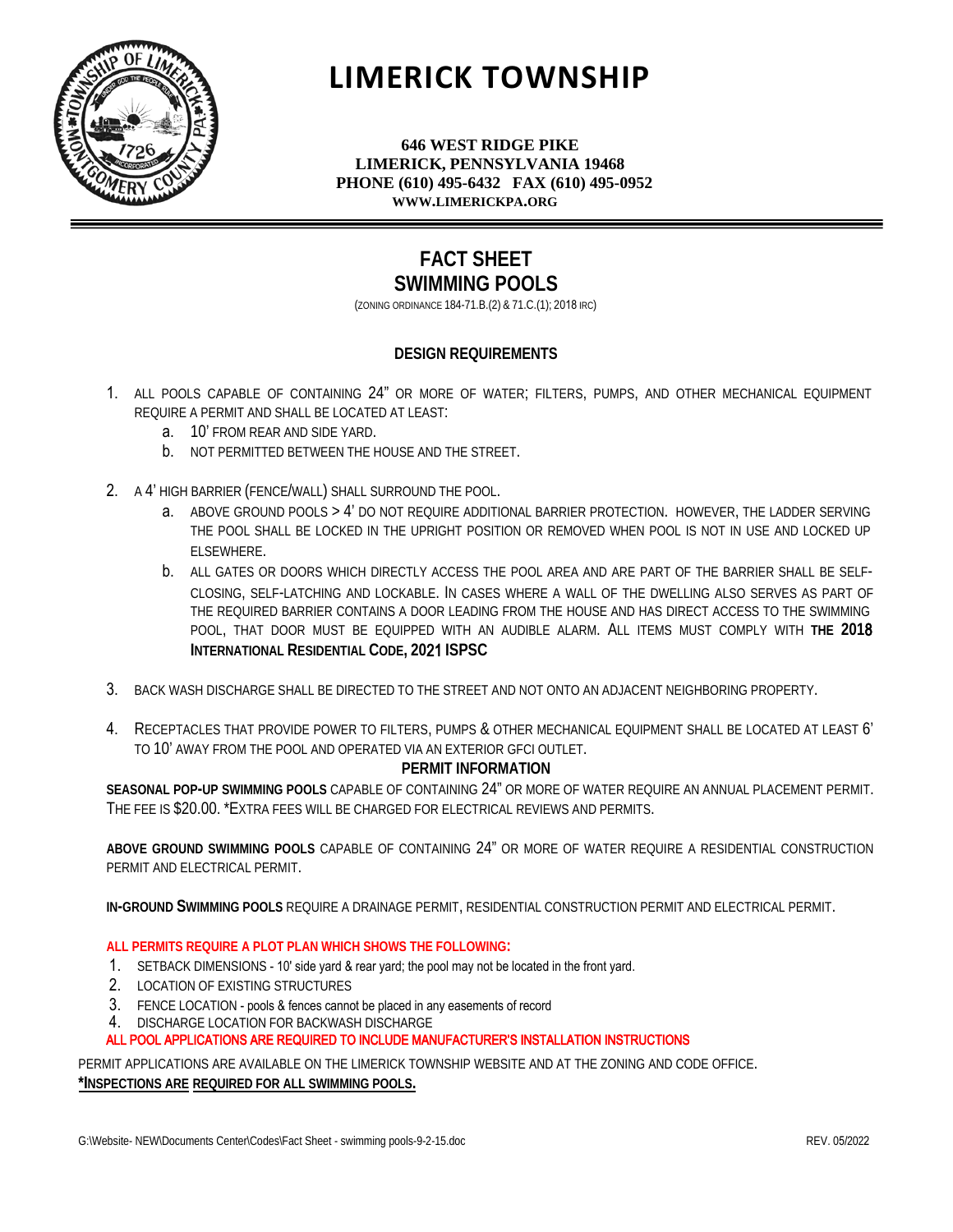#### **APPENDIX G**

## SWIMMING POOLS, SPAS AND HOT TUBS

(The provisions contained in this appendix are not mandatory unless specifically referenced in the adopting ordinance.)

#### **SECTION AG101 GENERAL**

AG101.1 General. The provisions of this appendix shall control the design and construction of swimming pools, spas and hot tubs installed in or on the lot of a one- or two-family dwelling.

AG101.2 Pools in flood hazard areas. Pools that are located in flood hazard areas established by Table R301.2(1), including above-ground pools, on-ground pools and in-ground pools that involve placement of fill, shall comply with Sections AG101.2.1 or AG101.2.2.

Exception: Pools located in riverine flood hazard areas which are outside of designated floodways.

AG101.2.1 Pools located in designated floodways. Where pools are located in designated floodways, documentation shall be submitted to the building official, which demonstrates that the construction of the pool will not increase the design flood elevation at any point within the jurisdiction.

AG101.2.2 Pools located where floodways have not been designated. Where pools are located where design flood elevations are specified but floodways have not been designated, the applicant shall provide a floodway analysis that demonstrates that the proposed pool will not increase the design flood elevation more than 1 foot (305 mm) at any point within the jurisdiction.

#### **SECTION AG102 DEFINITIONS**

AG102.1 General. For the purposes of these requirements, the terms used shall be defined as follows and as set forth in Chapter  $2$ .

ABOVE-GROUND/ON-GROUND POOL. See "Swimming pool."

BARRIER. A fence, wall, building wall or combination thereof which completely surrounds the swimming pool and obstructs access to the swimming pool.

HOT TUB. See "Swimming pool."

IN-GROUND POOL. See "Swimming pool."

RESIDENTIAL. That which is situated on the premises of a detached one- or two-family dwelling or a one-family townhouse not more than three stories in height.

SPA, NONPORTABLE. See "Swimming pool."

SPA, PORTABLE. A nonpermanent structure intended for recreational bathing, in which all controls, water-heating and water-circulating *equipment* are an integral part of the product.

SWIMMING POOL. Any structure intended for swimming or recreational bathing that contains water over 24 inches (610)

2009 INTERNATIONAL RESIDENTIAL CODE®.

mm) deep. This includes in-ground, above-ground and on-ground swimming pools, hot tubs and spas.

SWIMMING POOL, INDOOR. A swimming pool which is totally contained within a structure and surrounded on all four sides by the walls of the enclosing structure.

SWIMMING POOL, OUTDOOR. Any swimming pool which is not an indoor pool.

#### **SECTION AG103 SWIMMING POOLS**

AG103.1 In-ground pools. In-ground pools shall be designed and constructed in conformance with ANSI/NSPI-5 as listed in Section AG108.

AG103.2 Above-ground and on-ground pools. Aboveground and on-ground pools shall be designed and constructed in conformance with ANSI/NSPI-4 as listed in Section AG108.

AG103.3 Pools in flood hazard areas. In flood hazard areas established by Table R301.2(1), pools in coastal high hazard areas shall be designed and constructed in conformance with ASCE 24.

#### **SECTION AG104 SPAS AND HOT TUBS**

AG104.1 Permanently installed spas and hot tubs. Permanently installed spas and hot tubs shall be designed and constructed in conformance with ANSI/NSPI-3 as listed in Section AG108.

AG104.2 Portable spas and hot tubs. Portable spas and hot tubs shall be designed and constructed in conformance with ANSI/NSPI-6 as listed in Section AG108.

#### **SECTION AG105 BARRIER REQUIREMENTS**

AG105.1 Application. The provisions of this chapter shall control the design of barriers for residential swimming pools, spas and hot tubs. These design controls are intended to provide protection against potential drownings and neardrownings by restricting access to swimming pools, spas and hot tubs.

AG105.2 Outdoor swimming pool. An outdoor swimming pool, including an in-ground, above-ground or on-ground pool, hot tub or spa shall be surrounded by a barrier which shall comply with the following:

1. The top of the barrier shall be at least 48 inches (1219) mm) above *grade* measured on the side of the barrier which faces away from the swimming pool. The maximum vertical clearance between grade and the bottom of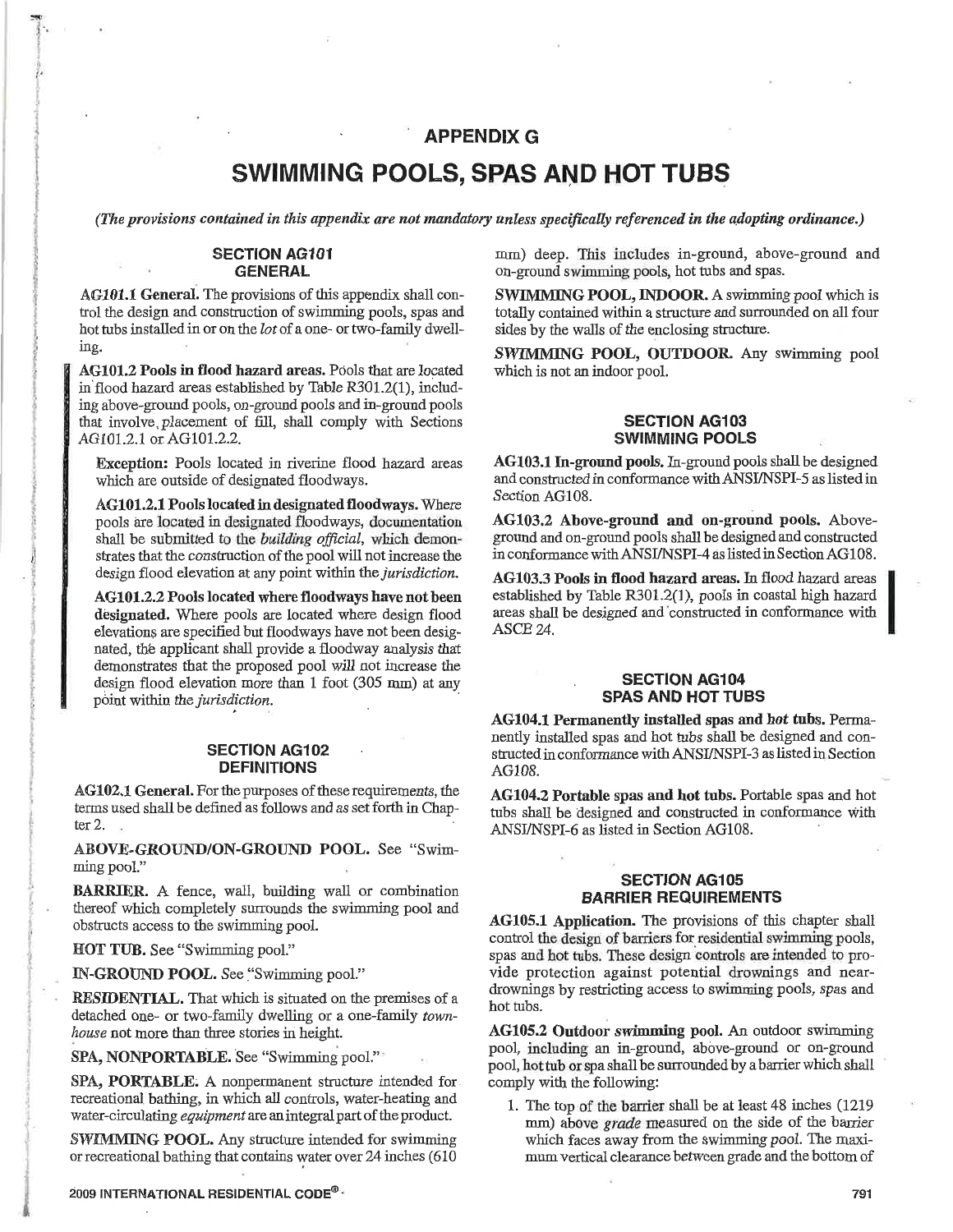the barrier shall be 2 inches (51 mm) measured on the side of the barrier which faces away from the swimming pool. Where the top of the pool structure is above grade, such as an above-ground pool, the barrier may be at ground level, such as the pool structure, or mounted on top of the pool structure. Where the barrier is mounted on top of the pool structure, the maximum vertical clearance between the top of the pool structure and the bottom of the barrier shall be 4 inches (102 mm).

- 2. Openings in the barrier shall not allow passage of a 4-inch-diameter (102 mm) sphere.
- 3. Solid barriers which do not have openings, such as a masonry or stone wall, shall not contain indentations or protrusions except for normal construction tolerances and tooled masonry joints.
- 4. Where the barrier is composed of horizontal and vertical members and the distance between the tops of the horizontal members is less than 45 inches (1143 mm), the horizontal members shall be located on the swimming pool side of the fence. Spacing between vertical members shall not exceed  $1\frac{3}{4}$  inches (44 mm) in width. Where there are decorative cutouts within vertical members, spacing within the cutouts shall not exceed  $1\frac{3}{4}$ inches (44 mm) in width.
- 5. Where the barrier is composed of horizontal and vertical members and the distance between the tops of the horizontal members is 45 inches (1143 mm) or more, spacing between vertical members shall not exceed 4 inches (102) mm). Where there are decorative cutouts within vertical members, spacing within the cutouts shall not exceed  $1\frac{3}{4}$ inches (44 mm) in width.
- 6. Maximum mesh size for chain link fences shall be a  $2^{1}/_{4}$ -inch (57 mm) square unless the fence has slats fastened at the top or the bottom which reduce the openings to not more than  $1\frac{3}{4}$  inches (44 mm).
- 7. Where the barrier is composed of diagonal members, such as a lattice fence, the maximum opening formed by the diagonal members shall not be more than  $1\frac{3}{4}$  inches  $(44 \text{ mm})$ .
- 8. Access gates shall comply with the requirements of Section AG105.2, Items 1 through 7, and shall be equipped to accommodate a locking device. Pedestrian access gates shall open outward away from the pool and shall be self-closing and have a self-latching device. Gates other than pedestrian access gates shall have a self-latching device. Where the release mechanism of the self-latching device is located less than 54 inches (1372 mm) from the bottom of the gate, the release mechanism and openings shall comply with the following:
	- 8.1. The release mechanism shall be located on the pool side of the gate at least 3 inches (76 mm) below the top of the gate; and
- 8.2. The gate and barrier shall have no opening larger than  $\frac{1}{2}$  inch (12.7 mm) within 18 inches (457 mm) of the release mechanism.
- 9. Where a wall of a *dwelling* serves as part of the barrier. one of the following conditions shall be met:
	- 9.1. The pool shall be equipped with a powered safety cover in compliance with ASTM F 1346; or
	- 9.2. Doors with direct access to the pool through that wall shall be equipped with an alarm which produces an audible warning when the door and/or its screen, if present, are opened. The alarm shall be listed and labeled in accordance with UL 2017. The deactivation switch(es) shall be located at least 54 inches (1372 mm) above the threshold of the door; or
	- 9.3. Other means of protection, such as self-closing doors with self-latching devices, which are approved by the governing body, shall be acceptable as long as the degree of protection afforded is not less than the protection afforded by Item 9.1 or 9.2 described above.
- 10. Where an above-ground pool structure is used as a barrier or where the barrier is mounted on top of the pool structure, and the means of access is a ladder or steps:
	- 10.1. The ladder or steps shall be capable of being secured, locked or removed to prevent access;  $\alpha$
	- 10.2. The ladder or steps shall be surrounded by a barrier which meets the requirements of Section AG105.2, Items 1 through 9. When the ladder or steps are secured, locked or removed, any opening created shall not allow the passage of a 4-inch-diameter (102 mm) sphere.

AG105.3 Indoor swimming pool. Walls surrounding an indoor swimming pool shall comply with Section AG105.2, Item 9.

AG105.4 Prohibited locations. Barriers shall be located to prohibit permanent structures, equipment or similar objects from being used to climb them.

AG105.5 Barrier exceptions. Spas or hot tubs with a safety cover which complies with ASTM F 1346, as listed in Section AG107, shall be exempt from the provisions of this appendix.

#### **SECTION AG106 ENTRAPMENT PROTECTION FOR SWIMMING** POOL AND SPA SUCTION OUTLETS

AG106.1 General. Suction outlets shall be designed and installed in accordance with ANSI/APSP-7.